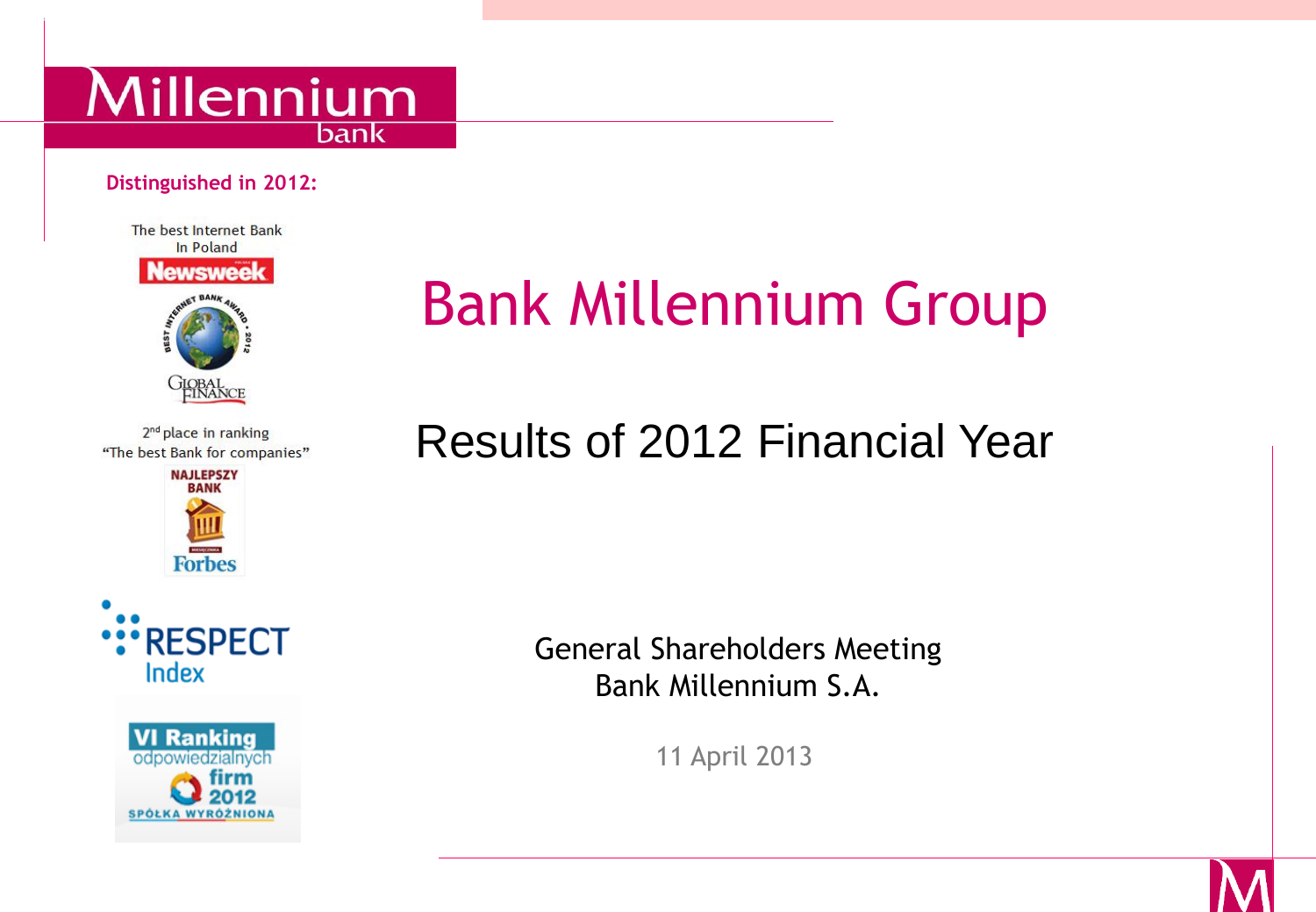#### Disclaimer

**Bank Millengium Group Annual Report** 2012 online to 2012 financial data and main

This presentation (the **"Presentation"**) has been prepared by Bank Millennium S.A. (the **"Bank"**). This presentation should not be treated as a part of any invitation or offer to sell any securities, invest or deal in or a solicitation of an offer to purchase any securities or recommendation to conclude any transaction, in particular with respect to securities of the Bank.

Bank's disclosure of the data included in this Presentation is not a breach of law for listed companies, in particular for companies listed on the Warsaw Stock Exchange. The information provided herein was included in current or periodic reports published by the Bank or is additional information that is not required to be reported by the Bank as a public company.

In no event may the content of this Presentation be construed as any type of explicit or implicit representation or warranty made by the Bank or its representatives. Likewise, neither the Bank nor any of its representatives shall be liable in any respect whatsoever (whether in negligence or otherwise) for any loss or damage that may arise from the use of this Presentation or of any information contained herein or otherwise arising in connection with this Presentation.

All data presented hereby is based on the audited, consolidated Bank Millennium Group financial data (excluding net profit for distribution, which is presented also for the Bank on non-consolidated level). This data is included in the Financial Statements for the Group and Bank Millennium and was published on 28<sup>th</sup> February 2013.

From 1st January 2006, the Bank started to treat under hedge accounting principles the combination of mortgage floating rate foreign currency loans, floating rate PLN deposits and related cross currency interest rate swaps. From 1st April 2009, the Bank extended hedge accounting principles to FX swaps. According to the accounting principles the margin from these operations is reflected in Net Interest Income. However, as this hedge accounting does not cover all the portfolio denominated in foreign currency, the Bank provides **pro-forma data**. The pro-forma statement presents all interests from derivatives included in Net Interest Income, which in the Bank's view allows better understanding of the economic evolution of this item.

The matters discussed in this presentation include forward-looking statements and these statements are based on management's current expectations and beliefs and are subject to a number of factors and uncertainties that could cause actual results to differ materially from those described in the forward-looking statements.

The Bank does not undertake to publish any updates, modifications or revisions of the information, data or statements contained herein should there be any change in the strategy or intentions of the Bank, or should facts or events occur that affect the Bank's strategy or intentions, unless such reporting obligations arises under applicable laws and regulations.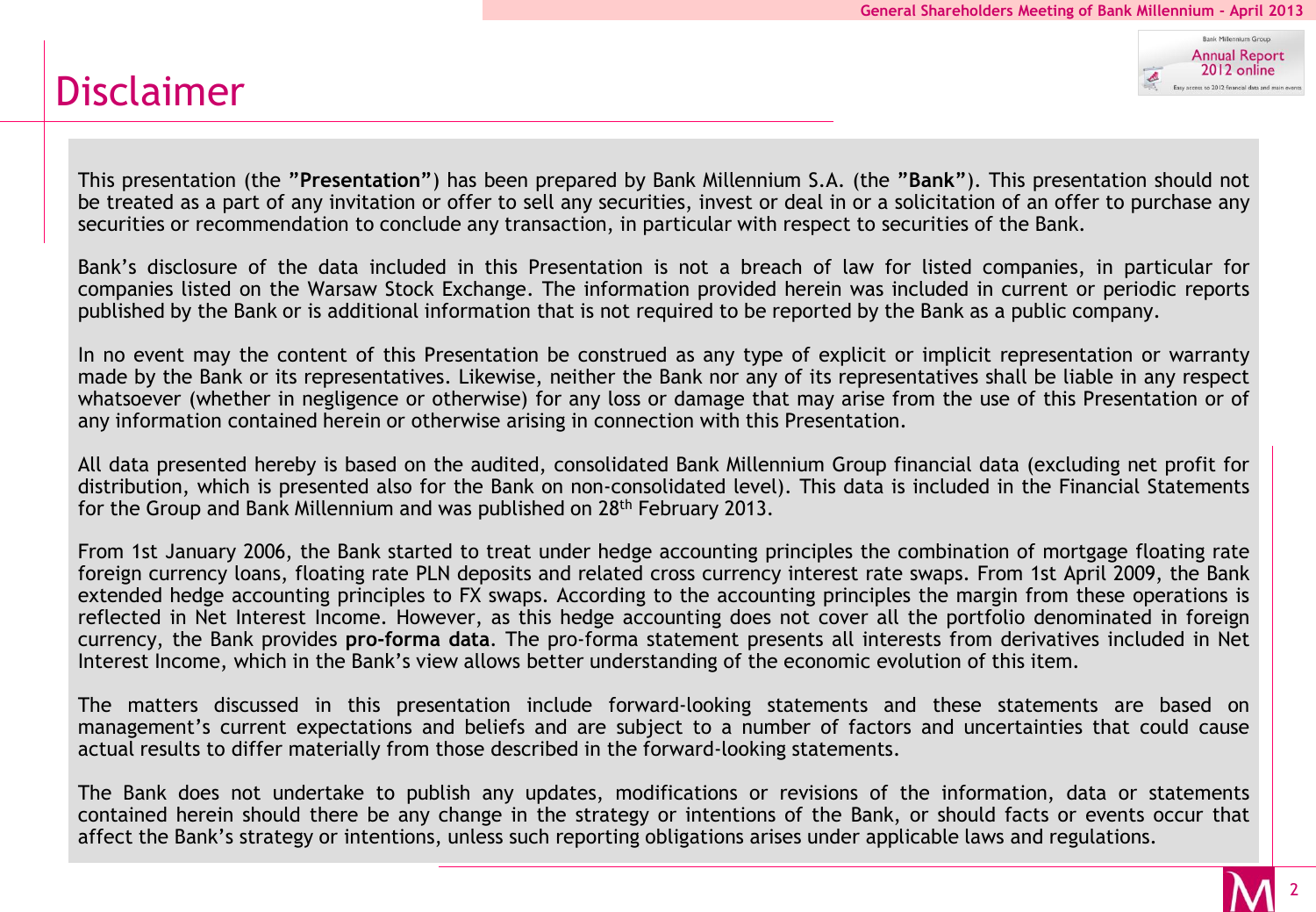**Annual Report** 2012 online

## Key business achievements in 2012

- Current Accounts grew by **153 ths y/y**;
- Deposits volume **+13% y/y**
- Investments products **+37% y/y**
- Cash loans: **PLN 1bn** sold; 52% growth y/y
- Fast loan granting process (48h for 90% of customers)

- Record low C/I ratio: **55%** in 4Q 2012
- Flat costs: **-0.3% y/y**
- One of the best level of cost per branch and per employee

#### **RETAIL COMPANIES**

- Factoring turnover growth **+21% y/y**
- Number of payments growth **+28% y/y**
- Increase of number of customer **+8%**

with stable cross selling ratio at **3.60**

#### **INNOVATIONS**

- **EFFICIENCY** Number of mobile banking users: **52 ths.** 
	- First bank in Poland with mobile application for companies
	- **500 ths.** users of PFM\*; first bank launching it on mobile
	- New Express elixir for external payments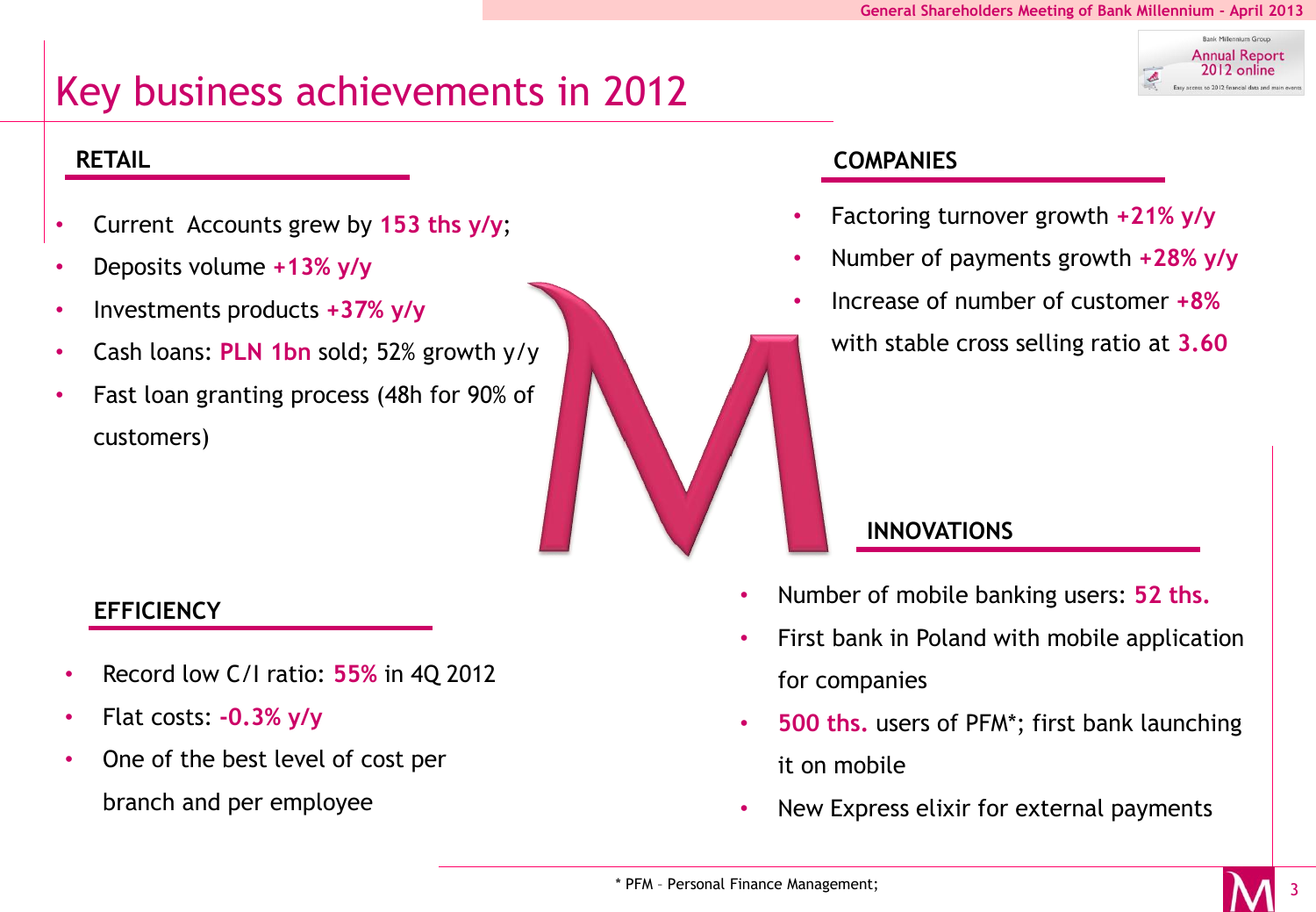**Annual Report** 2012 online

## Main financial highlights of 2012



Net Profit at PLN 472 million; grew by 1.2%  $y/y$ 

- Operating costs dropped 0.3% yearly
- Cost-to-Income ratio at 57.4% ytd (and 55.3% in 4Q)
- Impaired loans ratio at 5.1% (versus market average of 8.8%)
- **Past-due loans over 90 days at 2.8%**
- **Cost of risk at 58 bps over total net loans**
- **-** Loan-to-Deposit\* ratio dropped to 95%
- Total CAR at 14.5% and Core Tier 1 at 12.9% first positive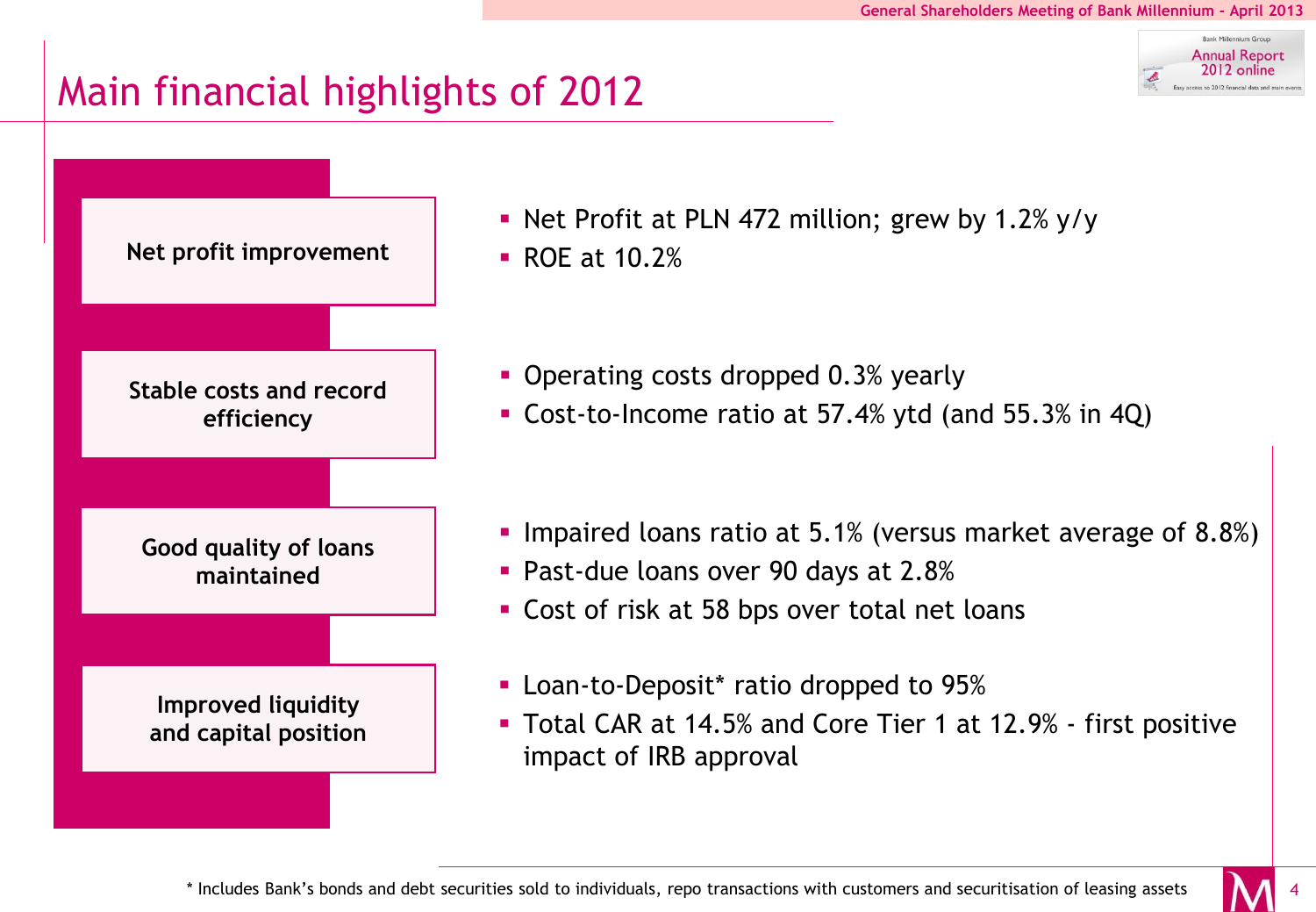Bank Millennium Group **Annual Report** 2012 online .<br>Easy access to 2012 financial data and main

## **Profitability**





- Net profit of Bank Millennium Group reached PLN 472 million in 2012 and was 1.2% higher than in the previous year.
- **Net profit growth was mainly** driven by the growth of core income and FX result which was reflected in total operating income growth by 3.4% y/y, while operating costs were under strict control and decreased by 0.3% y/y.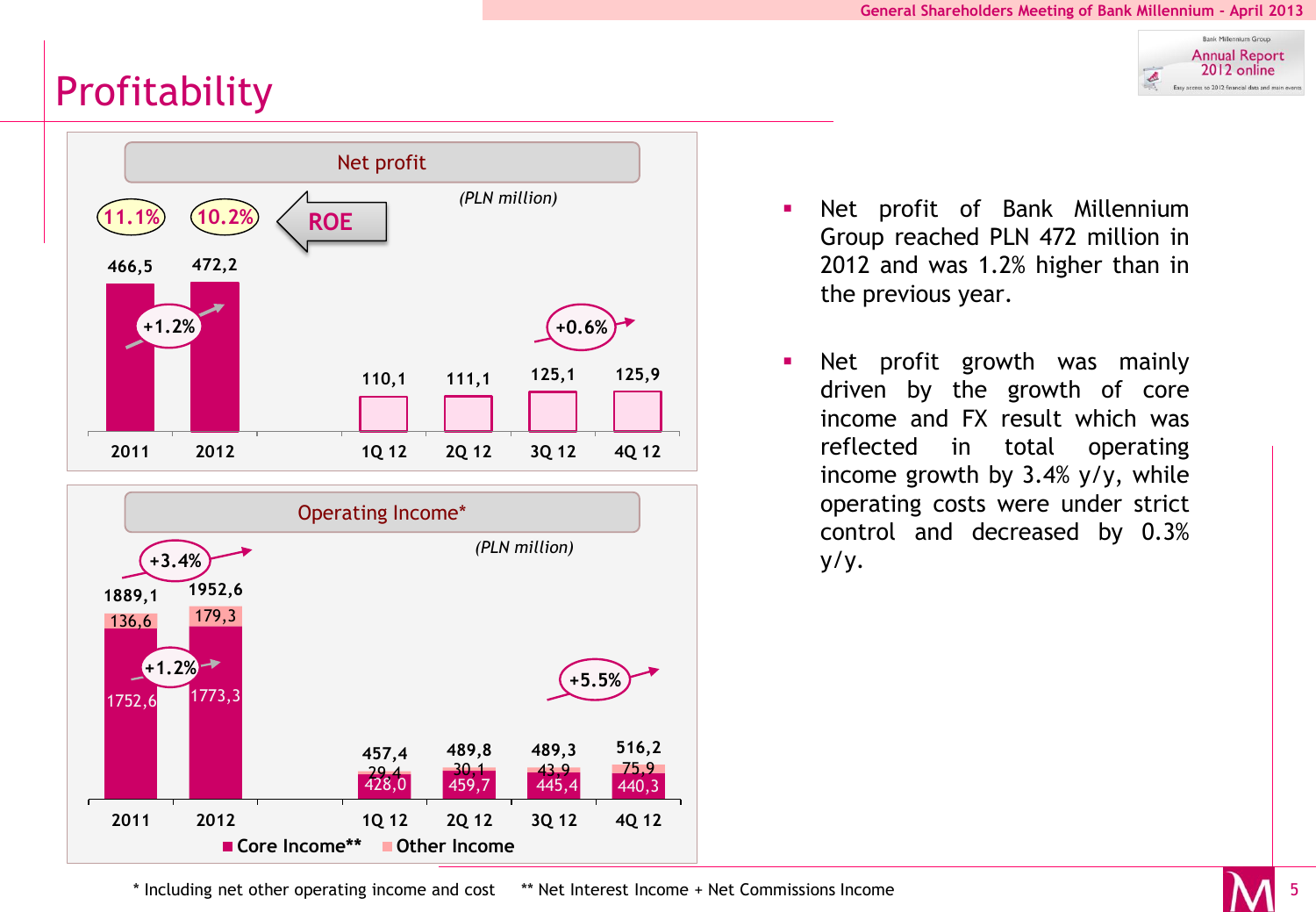Bank Millennium Group **Annual Report** 2012 online .<br>Jasy access to 2012 financial data and mair

#### Core Income





- **Net Interest Income\*** for 2012 was higher by 3.1% compared to 2011 year.
- **The Bank managed to achieve the** significant milestone of decreasing its Loan-to-Deposit ratio below 100% with limited impact on Net Interest Margin.
- Net Commissions decreased slightly (-2.8%) in 2012 compared to 2011.

\* Pro-forma data. Margin from all derivatives, including those hedging FX denominated loan portfolio, is presented in Net Interest Income, whereas in accounting terms part of this margin (PLN 66.1 million in 2012 and PLN 48.9 million in 2011) is presented in Result on Financial Operations.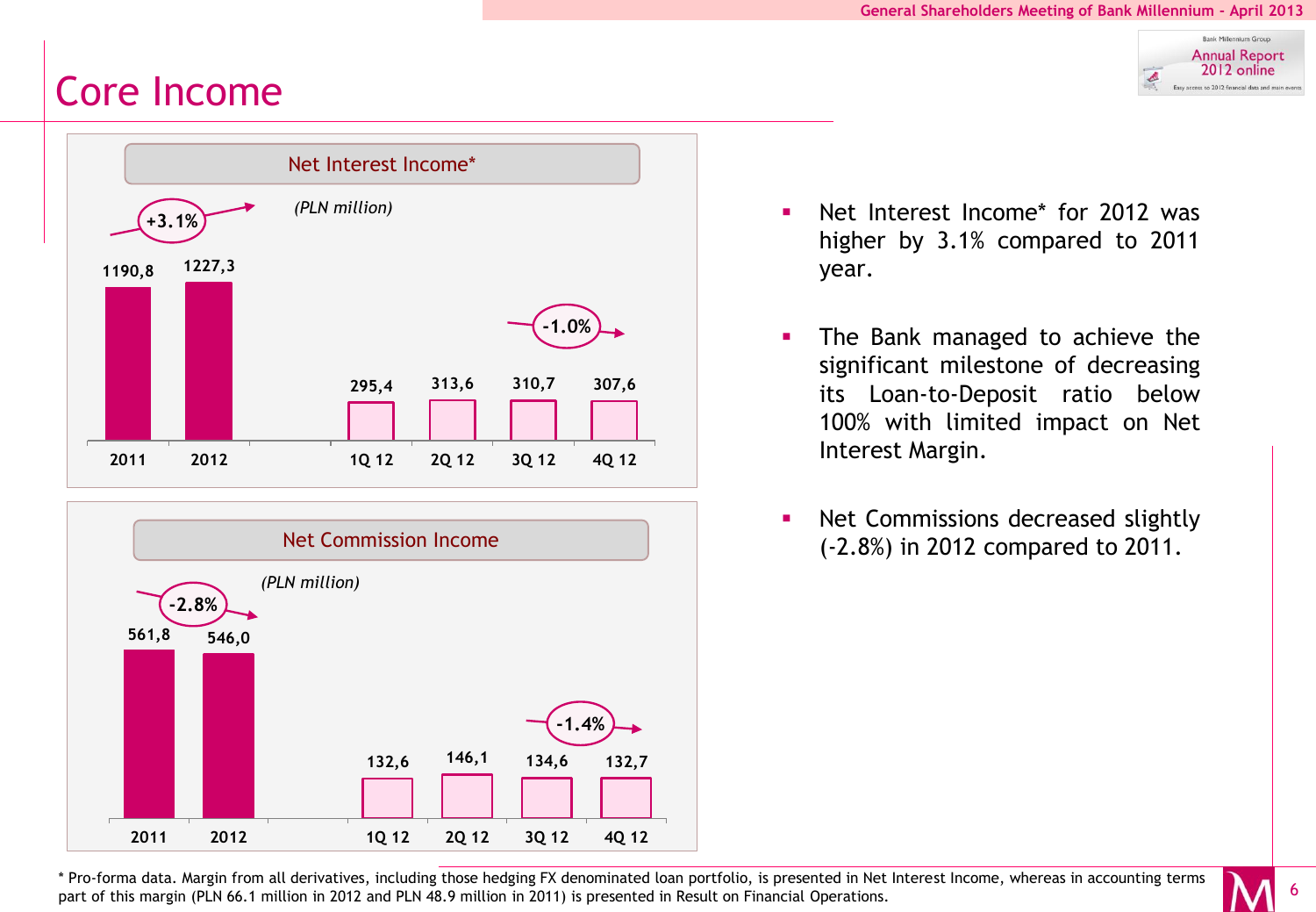Bank Millennium Group **Annual Report** 2012 online Easy access to 2012 financial data and main ey

### Operating Costs





- **Total costs decreased in 2012 by** 0.3% compared to 2011 driven by slight growth in personnel costs and decrease of other administrative costs.
- **Total** number of employees decreased by 4.6% in annual horizon to the level of 6001 FTEs.
- Cost-to-Income ratio in 4Q'12 dropped to the lowest ever quarterly level of 55.3% (without one-offs). On yearly basis, Cost-to-Income ratio improved by 2.1 percentage points.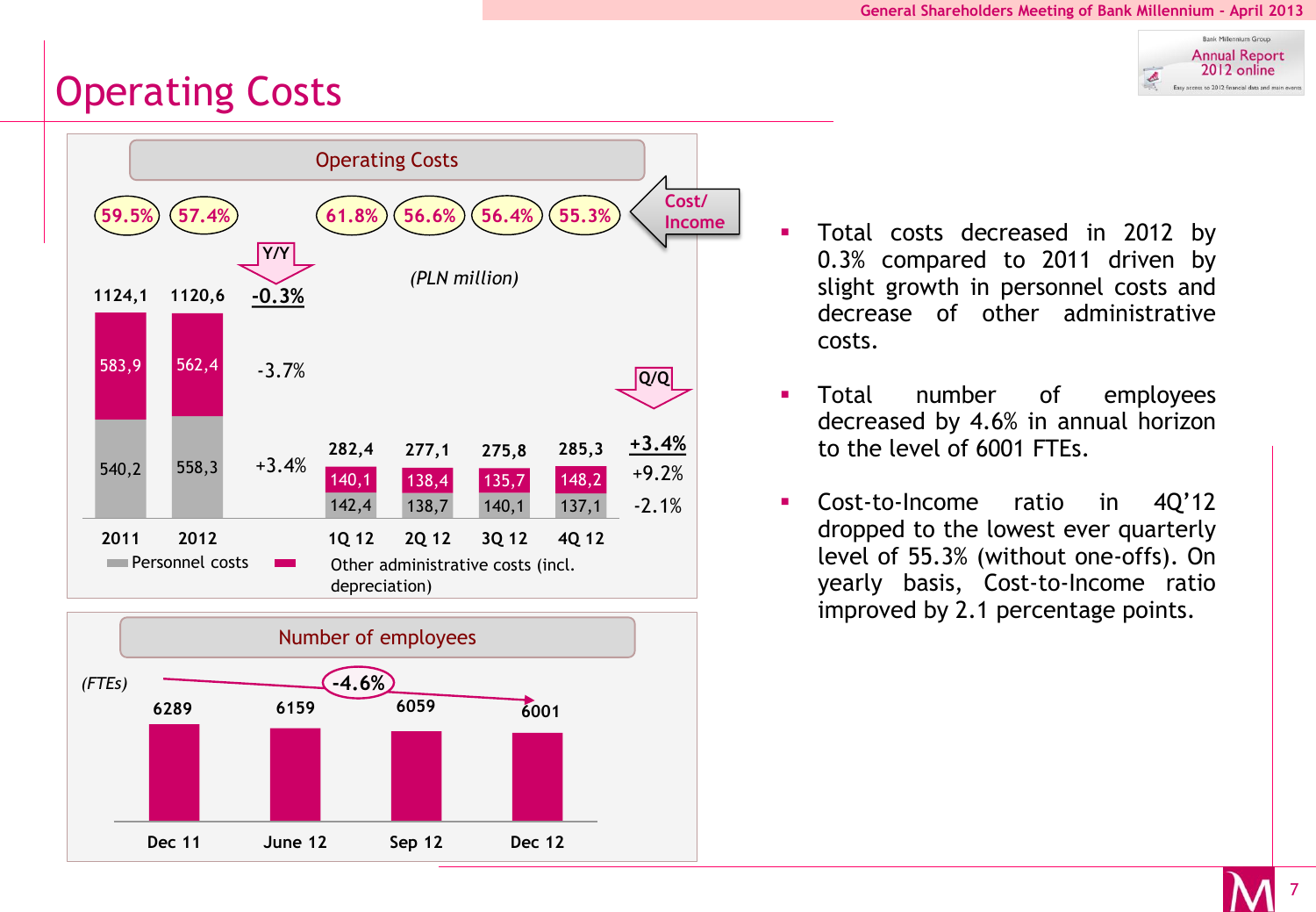## Cost of Risk



| Cost of Risk over average net loans |      |              |              |       |       |      |  |
|-------------------------------------|------|--------------|--------------|-------|-------|------|--|
| (in bps, annualised)                |      |              |              |       |       |      |  |
|                                     | 2011 | <b>1Q 12</b> | <b>2Q 12</b> | 3Q 12 | 4Q 12 | 2012 |  |
| <b>MORTGAGE</b>                     | 4    | 10           | 17           | 15    | 13    | 14   |  |
| <b>OTHER RETAIL</b>                 | 313  | 137          | 149          | 195   | 67    | 136  |  |
| <b>COMPANIES</b>                    | 77   | 84           | 198          | 135   | 206   | 156  |  |
| <b>TOTAL</b>                        | 45   | 37           | 72           | 58    | 66    | 58   |  |

- **Total provisions created during 2012** grew by 37% compared to 2011 year. Relevant provisions were made in 2012 for the risks connected with recognized impaired cases in construction sector.
- Cost of risk for 2012 stood at 58 bps, slightly above the initial expectations.

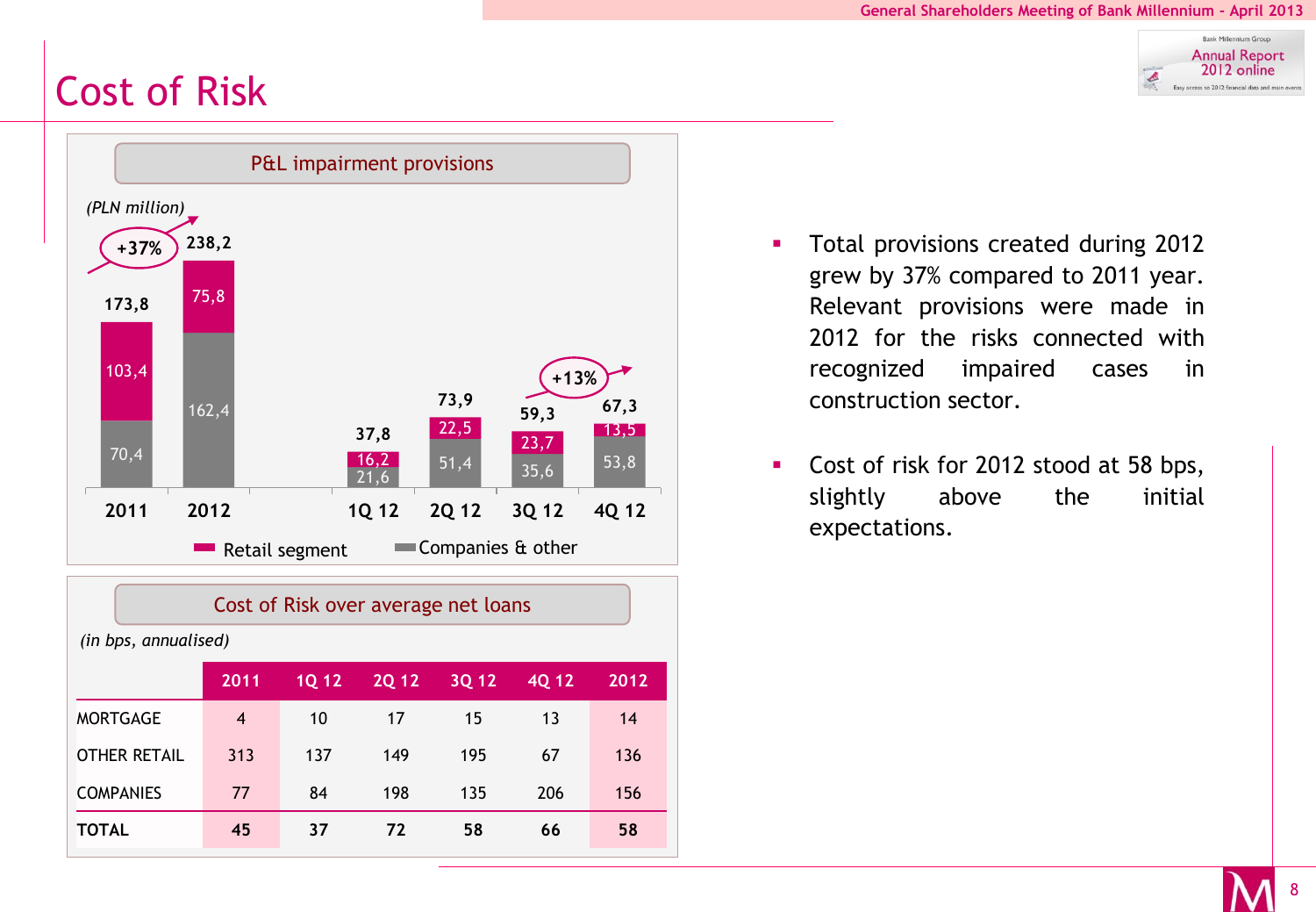

#### Asset quality ratios





- **Stabilisation of impaired loans ratio at** the level much lower than market average.
- Coverage ratio of impaired loans at 59%.

\* Source of data for the banking market: National Bank of Poland \*\* Coverage of gross impaired by total provisions (incl. IBNR).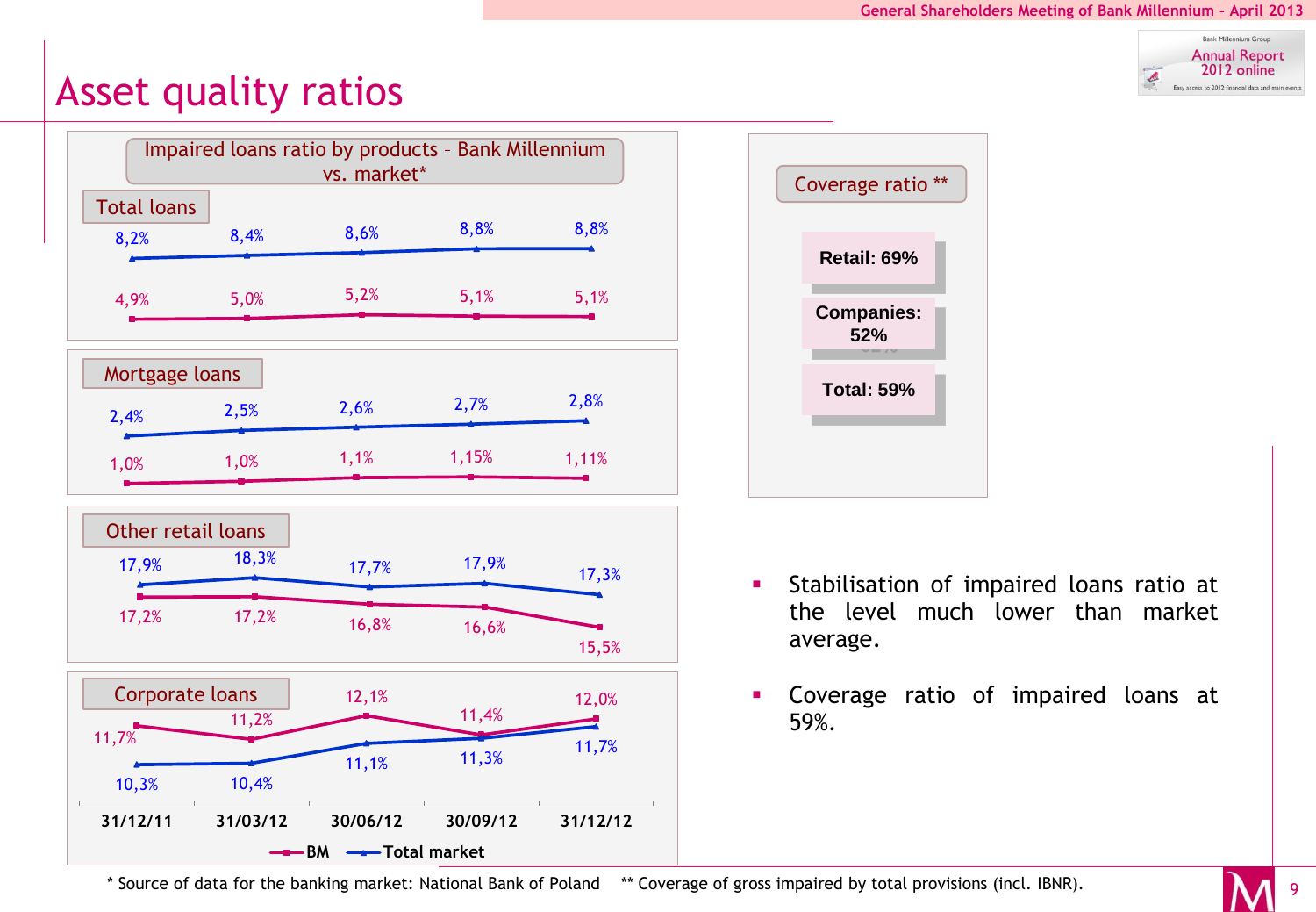**Bank Millennium Crow Annual Report** 2012 online .<br>lasy access to 2012 financial data and main

## **Liquidity**







- **Example 1** Liquidity position strongly improved during 2012. Loan-to-deposit ratio moved from 107% to 95% supported by a solid deposits growth (+11%) and reduction of nominal value of loans (-3%) caused mainly by FX effect (PLN appreciation).
- **Drop of FX mortgage loans in the Group's** portfolio during 2012: from 51% to 46% as a result of gradual amortization of FX denominated loan portfolio and increase of lending in PLN.

\* Includes Bank's bonds and debt securities sold to individuals, repo transactions with customers and securitisation of leasing assets.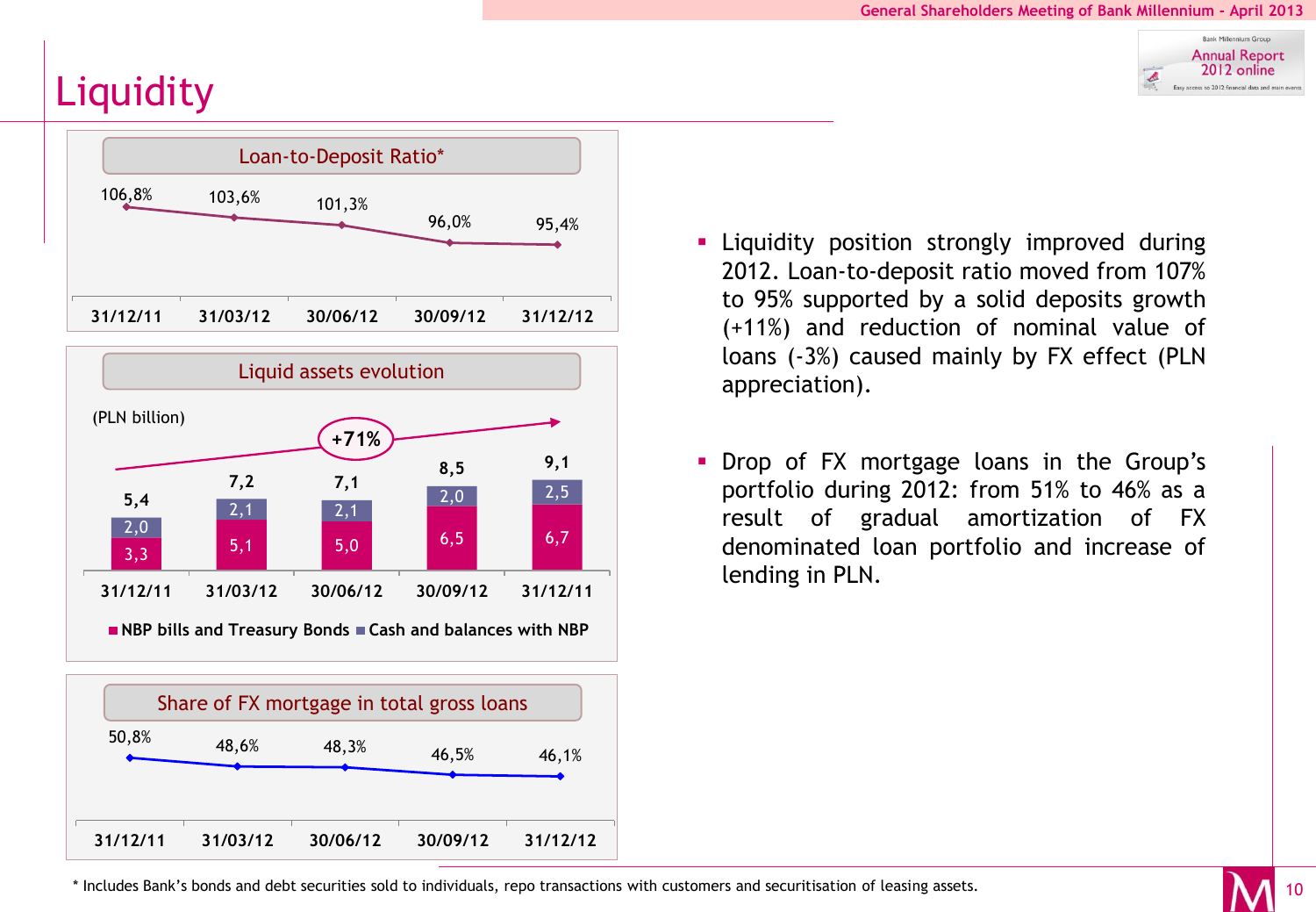#### Bank Millennium Group **Annual Report** 2012 online .<br>Jasy access to 2012 financial data and m.

## Capital adequacy





- **Capital ratios improved during 4Q to the** level of 14.5% of total CAR and 12.9% of Core Tier 1 ratio.
- At the end of 2012 year Bank Millennium was authorized to use the Internal Rating Based (IRB) approach relatively to most of the retail exposure classes (1).
- **Capital requirements calculated using** the IRB approach must be temporarily maintained at no less than 80% of the respective capital requirements calculated using the Standardized approach<sup>(2)</sup>.
- **Current** capital requirement improvement arising from IRB represents  $27\%$  of total IRB potential gain  $(3)$ .

*(1) At the end of 2012 year Banco de Portugal (BdP) and Polish Financial Supervision Authority (KNF) granted a conditional consent to the use of the Internal Rating Based (IRB) approach by Bank Millennium SA relatively to the retail exposure class in the following sub-portfolios: (i) Retail exposures to individual persons secured by residential real estate collateral (RRE), (ii) Qualifying revolving retail exposures (QRRE).* 

*(2) This constraint will be applied until the fulfilment of the conditions defined by BdP and KNF are confirmed by both regulators, but will not cease before 30 June 2014. (3) Without the 80% constraint, before the fulfilment of the conditions defined by BdP and KNF and before the inclusion of the remaining portfolios in the IRB approach.*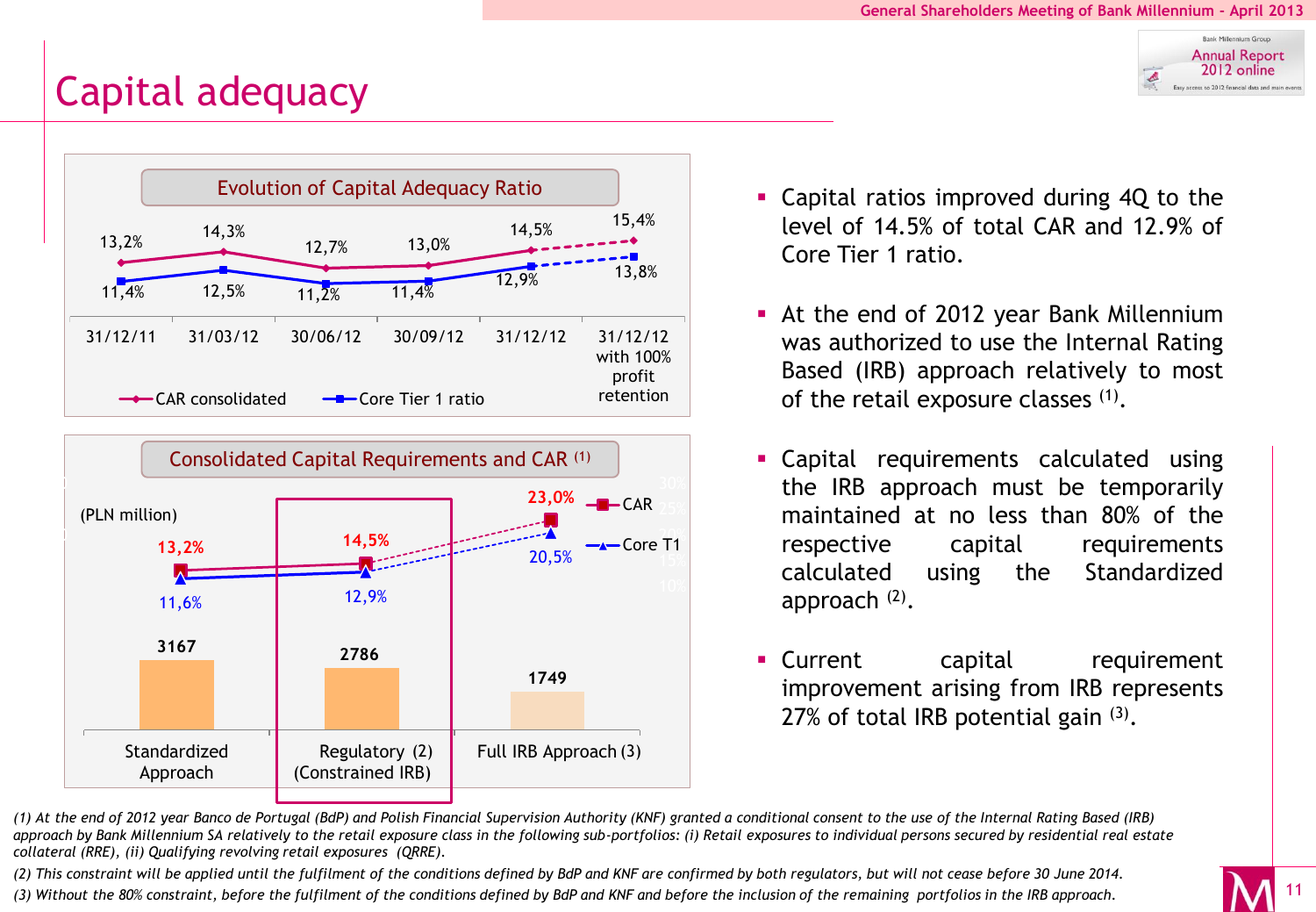

#### Proposal to retain 2012 profit (Resolution no. 5)

Bank Millennium used to have a dividend policy of distributing 35% to 50% of net profit as dividend.

This year the Management Board of the Bank is proposing **to keep entire profit of 2012 in the Bank's equity**.

Management Board believes it will be possible to come back to regular dividend distribution from 2014 FY year onwards.



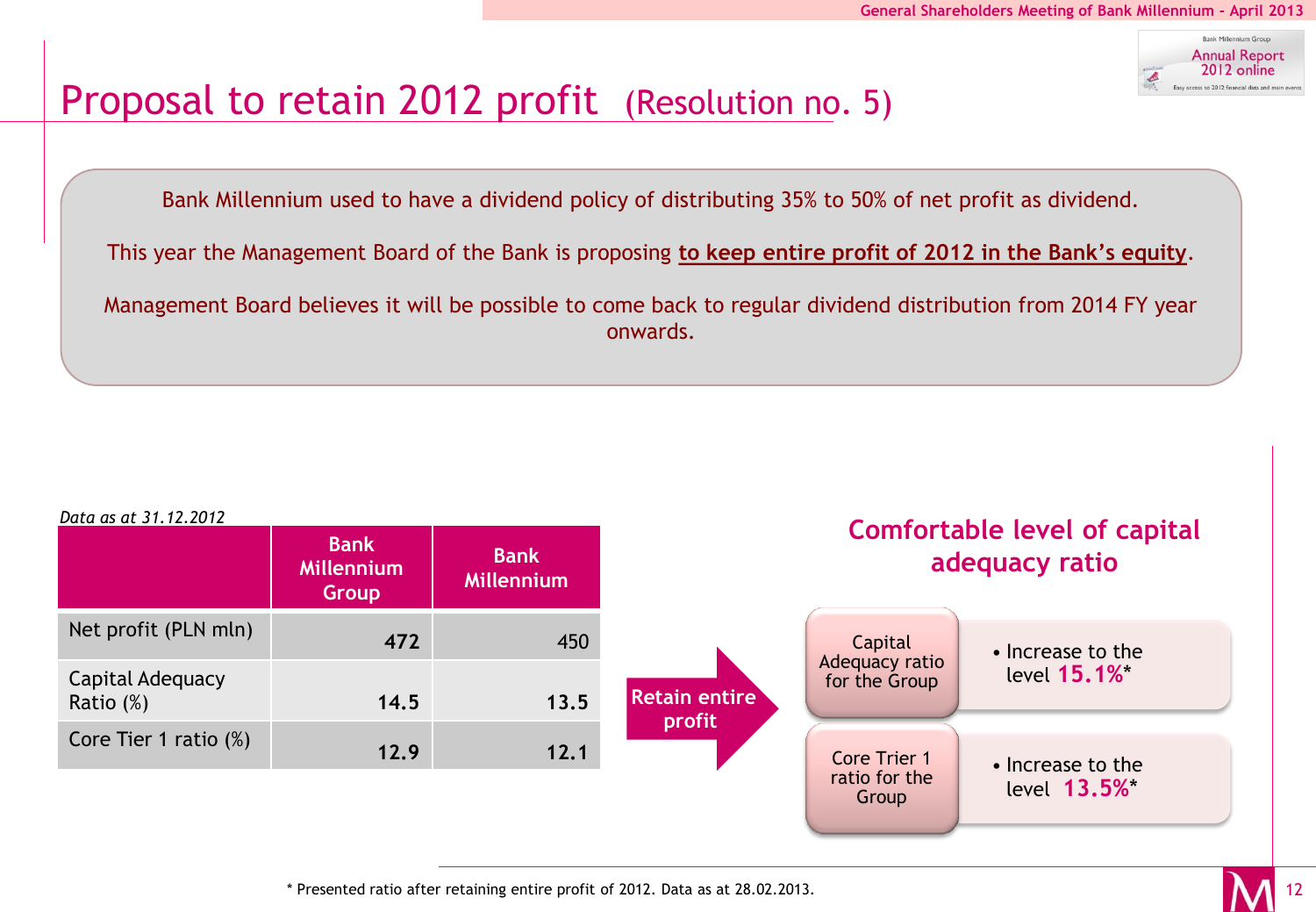#### **General Shareholders Meeting of Bank Millennium - April 2013**

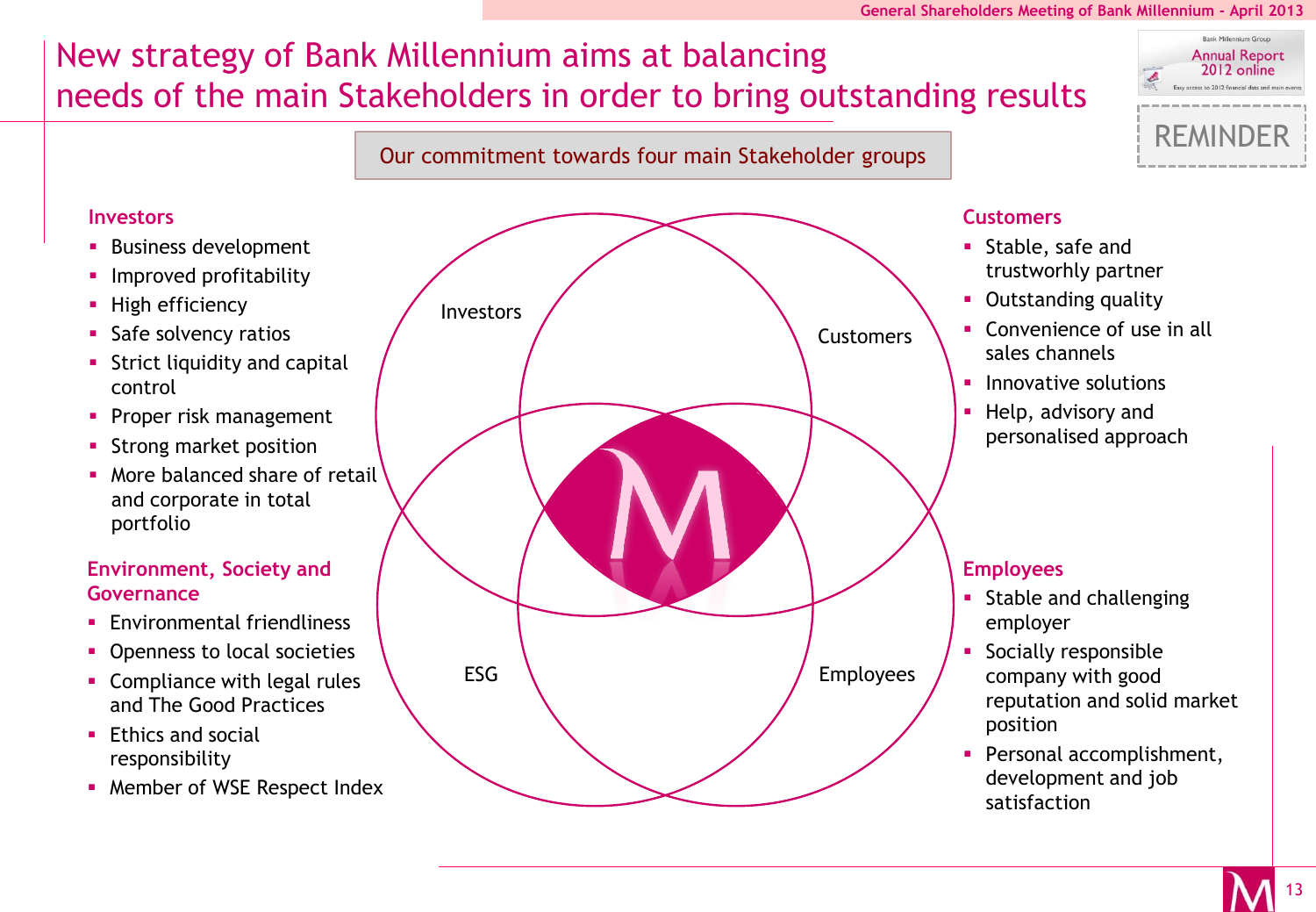REMINDER

**Bank Millennium Group Annual Report** 2012 online re to 2012 financial data an

#### Five key areas that will be the focal point of Bank Millennium's strategy for 2013-2015



**A Sustain focus on valuable areas while redirecting product mix to higher margin products**

- *Seize opportunities in the affluent segment using distinctive proposition and above natural market share*
- *Prioritize cash loans*
- *Broaden saving products offer*

**effectiveness of the network; taking it to the next level**

- *Use competitive advantage in terms of the branch network – size and format*
- *Further leverage commercial discipline and sales effectiveness of the network and direct channels*



- **C Improve balance sheet structure and profitability of the corporate franchise**
	- *Increase weight of corporate in portfolio and consolidate market position in specialized finance*
	- *Balance market shares of deposits and credit in corporate segment*

#### **Sustain efficiency**

**E**

**advantage through strict platform management and cost savings discipline**

- *Sustain strict cost control*
- *Continuously work on leaner internal platforms, processes and structures*
- **Prepare the Bank for the future by investing in business analytics & multichannel platform**
	- *Offer distinctive digital solutions to Polish consumers being in the fastlane regarding adoption of innovative technologies*
	- *Use customer centric approach to improve sales efficiency and customer experience*

14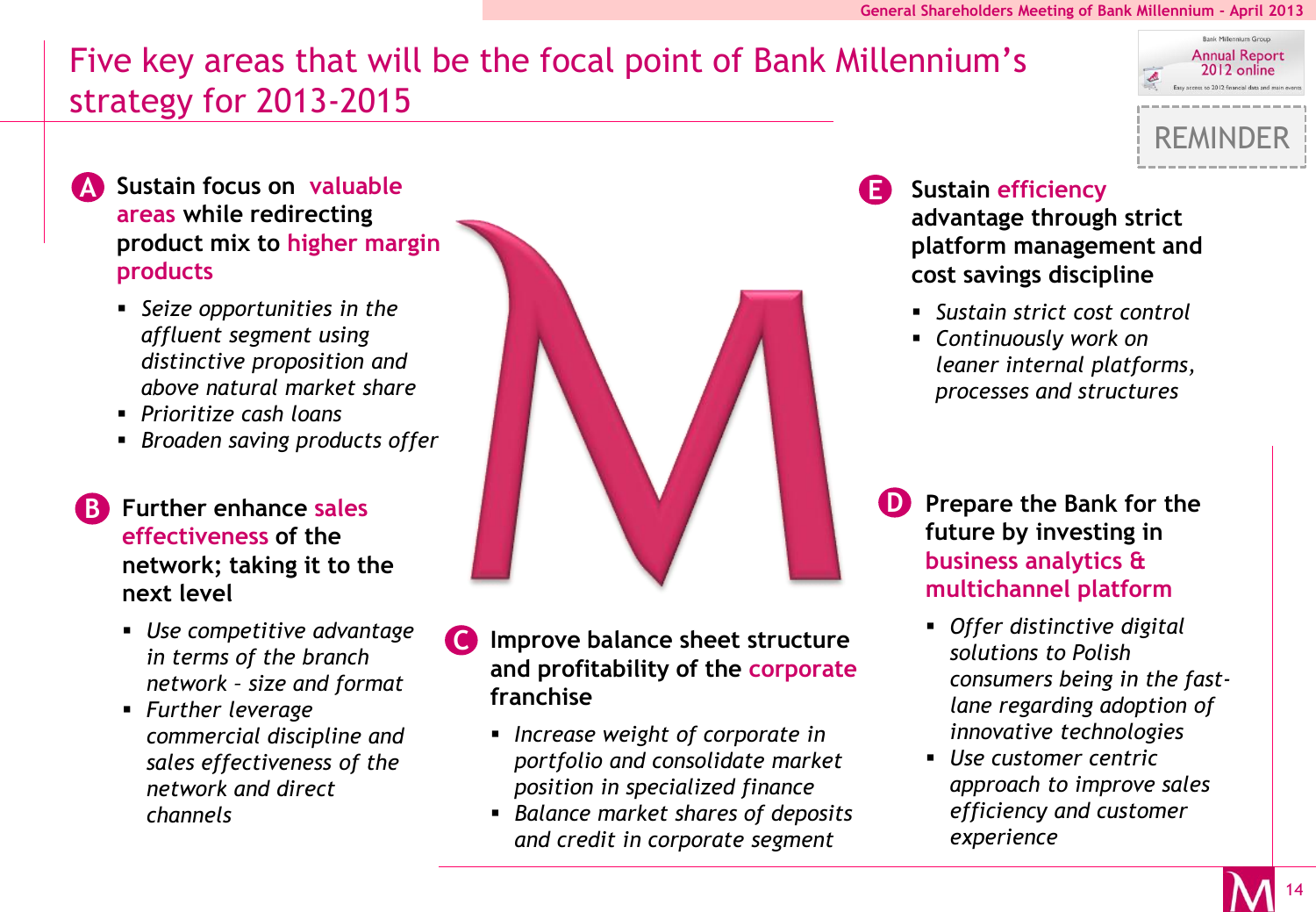**2015 Target**

#### ank Millannium Grou **Annual Report** 2012 online REMINDER

### Medium term targets for Bank Millennium Group



increasing presence in

corporate

| <b>ROE</b>                       | 10.2% | 14-15%     |  |  |
|----------------------------------|-------|------------|--|--|
|                                  | 57.4% | $-50%$     |  |  |
|                                  |       |            |  |  |
| L/D                              | 95.4% | < 100%     |  |  |
| CT1                              | 12.9% | >10%       |  |  |
|                                  |       |            |  |  |
| <b>Customer</b><br>satisfaction* | 89%   | >90%       |  |  |
|                                  |       |            |  |  |
| % of loans                       | 25.7% | $30 - 35%$ |  |  |
|                                  |       |            |  |  |

**2012 December**

\* % of retail customers being satisfied and very satisfied, data for September 2012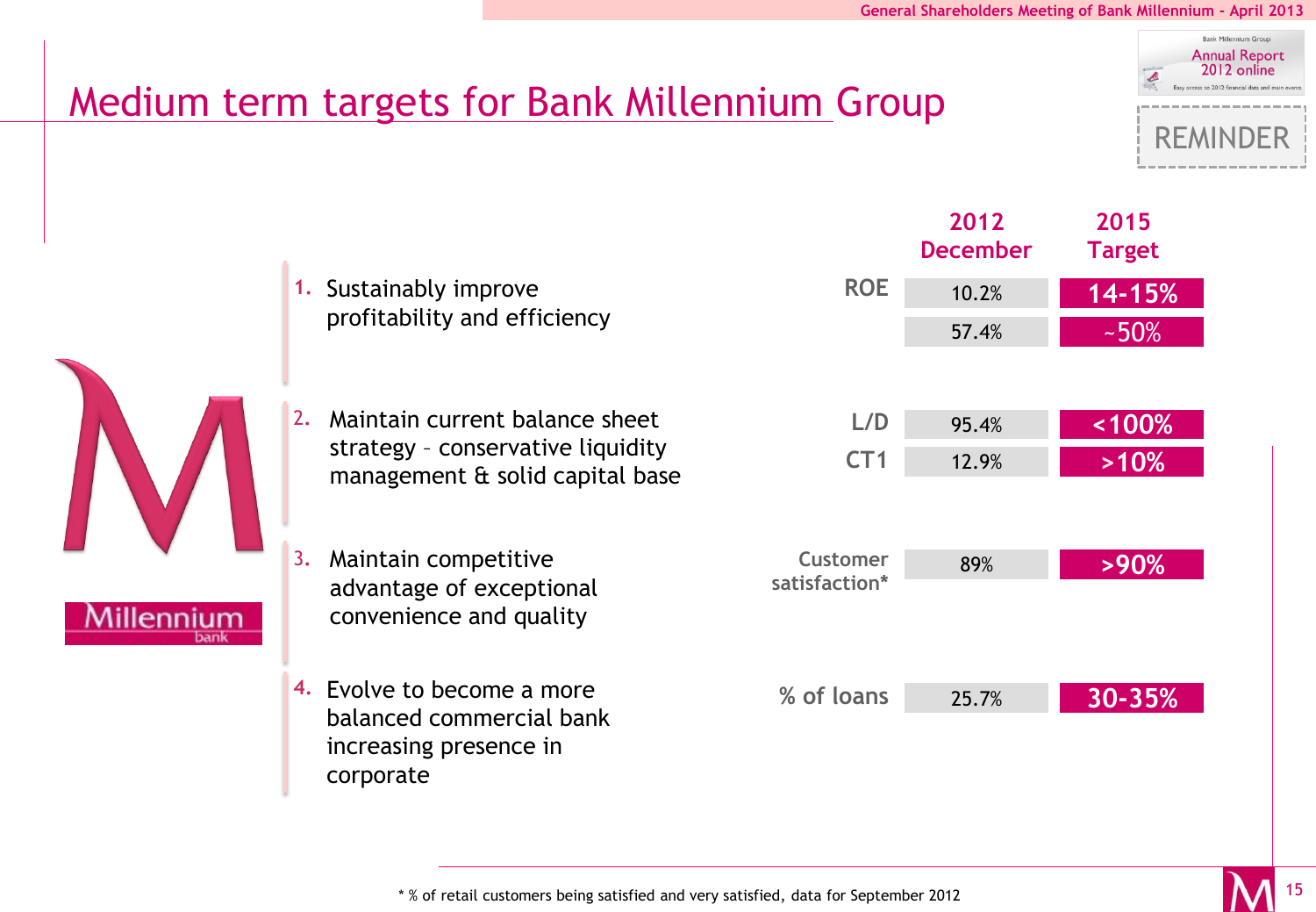